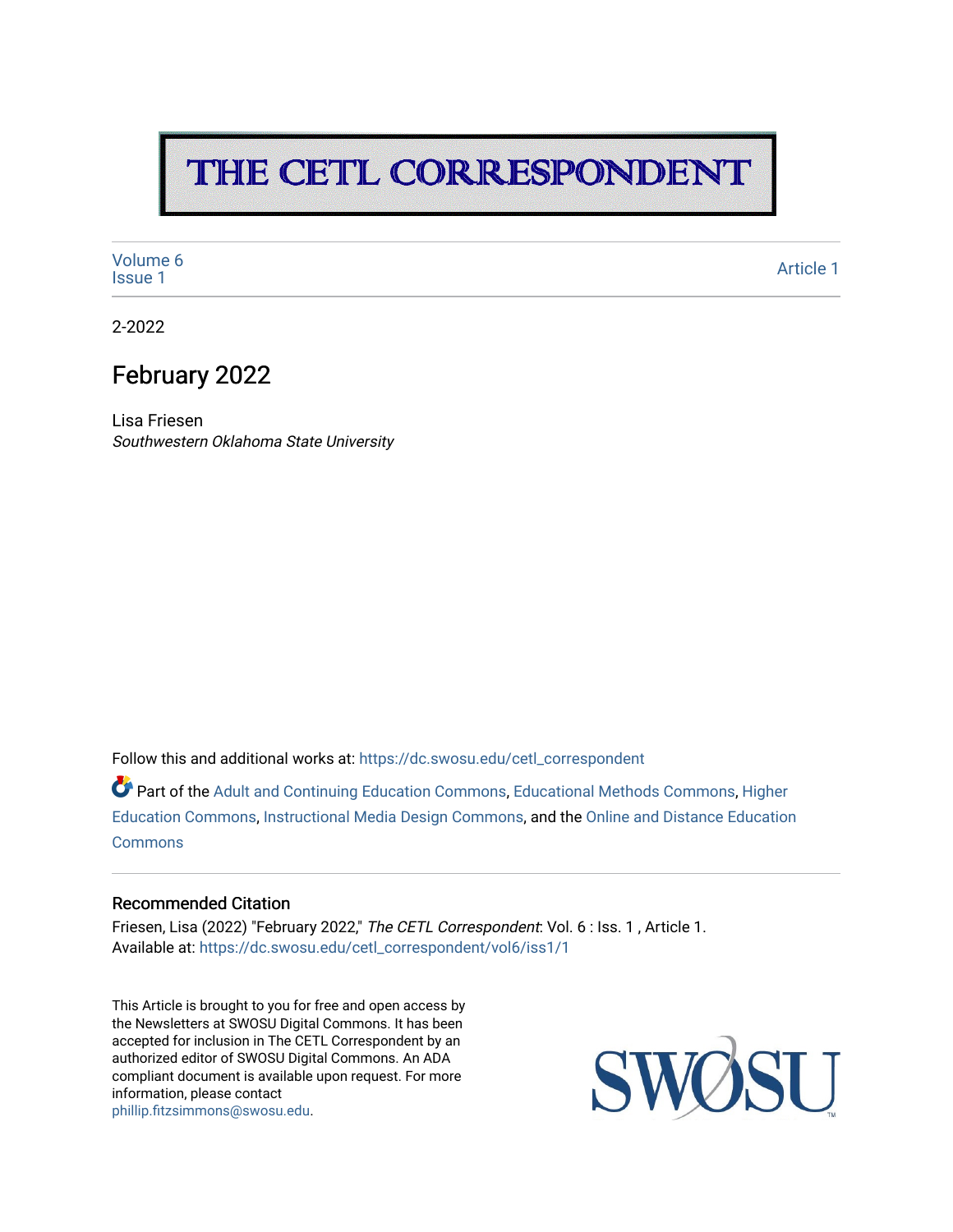# CETL Correspondent

A Newsletter by the Center for Excellence in Teaching and Learning (CETL)

SWOSU Center for Excellence in Teaching and Learning Newsletter February 2021

*Pages* 

### **Lisa's Notes**

- $\triangleright$  CETL will be launching Blackboard Ally, an accessibility tool, in Canvas. Blackboard Ally will review documents uploaded into Canvas and make recommendations on improving accessibility. CETL will conduct a pilot in Spring 2022, which will be led by Steve Ray III, CETL Teaching and Learning Coordinator. Be looking for more information in the upcoming months.
- ▶ Dr. Mapopa Sanga, CETL Teaching and Learning Coordinator, will be leading the faculty/staff training over the new quizzing tool in Canvas. Dr. Sanga will be hosting workshops, one-on-one trainings, and lab workdays to help faculty convert and create new quizzes. More information is coming up soon. As Canvas has revised the deadline for the creation and use of Classic Quizzes, SWOSU's deadline is changing as well. Dr. Sanga will still be holding workshops devoted to New Quizzes in the upcoming months.
- $\triangleright$  The Language and Literature Department is piloting Hypoetheiss, a social annotation tool. Instructors can use Hypoetheiss to make PDFs and websites annotatable. In Canvas, instructors can add Hypoetheiss to assignments to provide students the ability to annotate collaboratively and reply to others' comments. Please reach out to CETL to add Hypoetheiss to a course, or to ask questions.
- $\triangleright$  CETL is here to help! Please call 580-774-3149, and a CETL employee can assist you.

# **IN THIS ISSUE**

• **Lisa's Notes** *Blackboard Ally, New Quizzes, and Hypoetheiss* **1**  • **[Faculty Focus](#page-2-0)** *Christopher Stufflebean* **2**  • **[Workshops Available](#page-3-0)** *CETL Workshops with Mapopa CETL Workshops with Steve* **3**  • **[OLC, ePortfolios, & Instructor Training](#page-4-0) 4**  • **Insights from CETL's Teaching & Learning Coordinators:** *[Mapopa's Musings](#page-5-0) Defining Evidence-Based Teaching* **5**  *[Ray's Reflections](#page-6-0) Creating A Sense of Urgency for Change* **6**  • **[Micro-Badging](#page-7-0) 7**  • **[Team Contacts for CETL](#page-8-0) 8** 

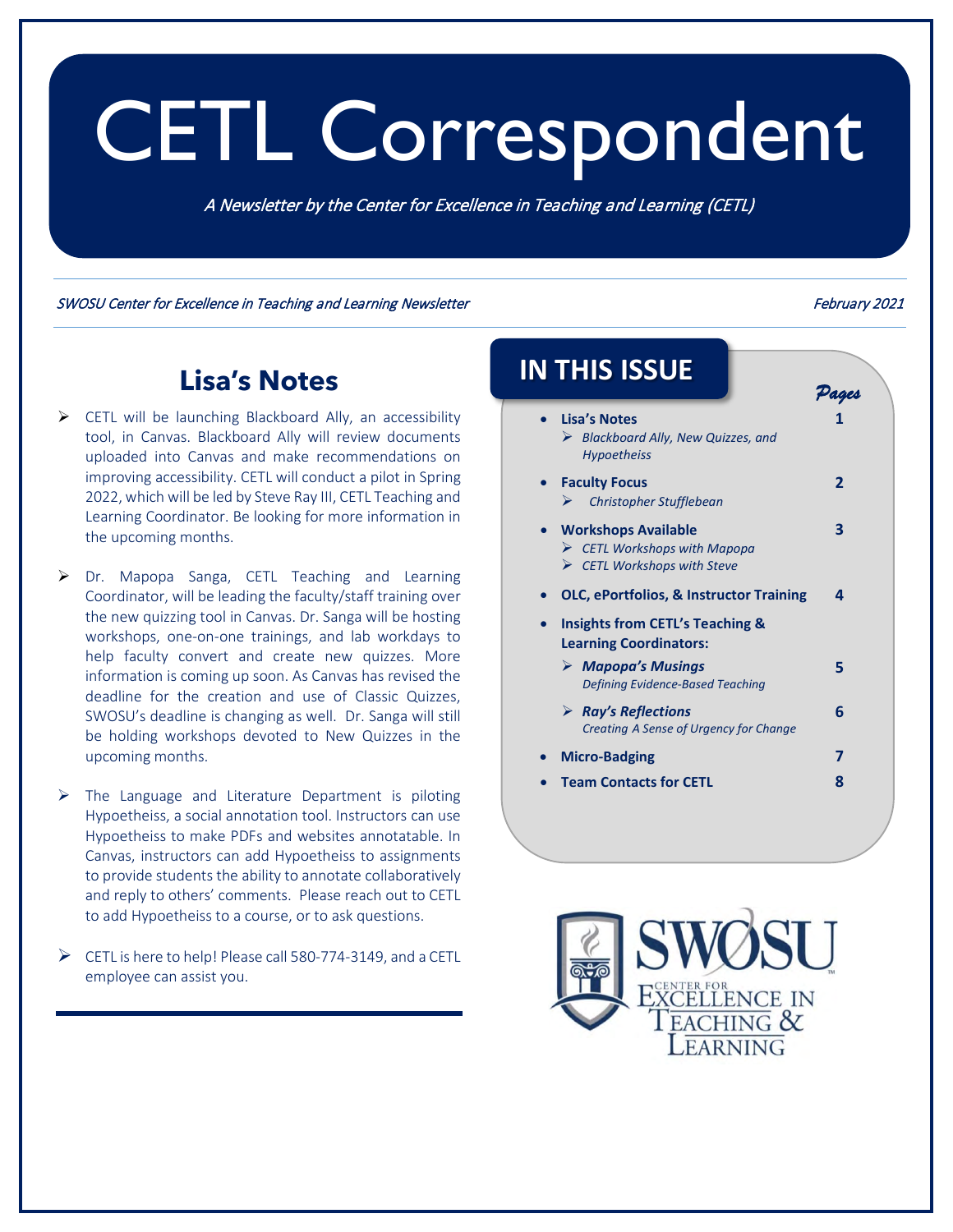<span id="page-2-0"></span>

*Focus on SWOSU Faculty* 

**CETL is spotlighting faculty members in a series of articles called "Focus on SWOSU Faculty." These faculty have been selected as doing inspiring active learning methods in their courses and have agreed to share some of their activities with the SWOSU community. One SWOSU faculty member will be spotlighted per month who is using transformative and other exciting active learning methods in their teaching which advance student learning at SWOSU. This month, CETL is spotlighting Christopher Stufflebean.** 



Christopher Stufflebean graduated from Woodward High School in 1985. He began attending Southwestern Oklahoma State University (SWOSU) in Spring of 1986 and received his BS in Business Administration in May 1990. Christopher then, enrolled with

SWOSU at Sayre in 1993 for Radiologic Technology. He subsequently achieved AAS in Radiologic Technology in August 1995. Mr. Stufflebean then, worked at the hospital in Woodward from 1994-1998 as a Radiologic Technologist/Nuclear Medicine technologist.

In 1998, Christopher accepted a position at SWOSU at Sayre as the Radiologic Technology Clinical Coordinator. In 1999, he accepted the position in Sayre as the Radiologic Technology Program Director.

While in this position, he received his MBA in May 2003 from the Weatherford campus. He continued in this position until Spring 2015, when he needed to relocate back to Woodward for personal reasons.

Mr. Stufflebean had not wanted to leave SWOSU, it felt like his home, he absolutely missed it every day that he was not there.

One of the main parts of the position he missed the most was the constant knowledge Christopher acquired while at SWOSU. His students gained knowledge while attending class, but he also believed that as a faculty member, he gained a vast amount of knowledge and information. And so when he was called back to SWOSU in November 2020 to begin as program director again in January 2021, he felt it was a blessing.

Christopher explains that as the Director and a faculty member in the radiologic technology program, he makes sure that classes still have the traditional lecture portion of education. He however goes on to point out that training students in this occupation is also very proactive.

"We assist our students in both of the university's x-ray labs actively participating in radiographic lab sessions, producing radiographs on mannequins to better prepare our students to be competent in their clinical education in area hospitals and also once they graduate and are actively employed in the field", elucidates Christopher.

He concludes by pointing out the radiography occupation can be somewhat physical and stressful. And so, as faculty members, they always want to prepare students for the kind of real-life situations they will encounter in this field.

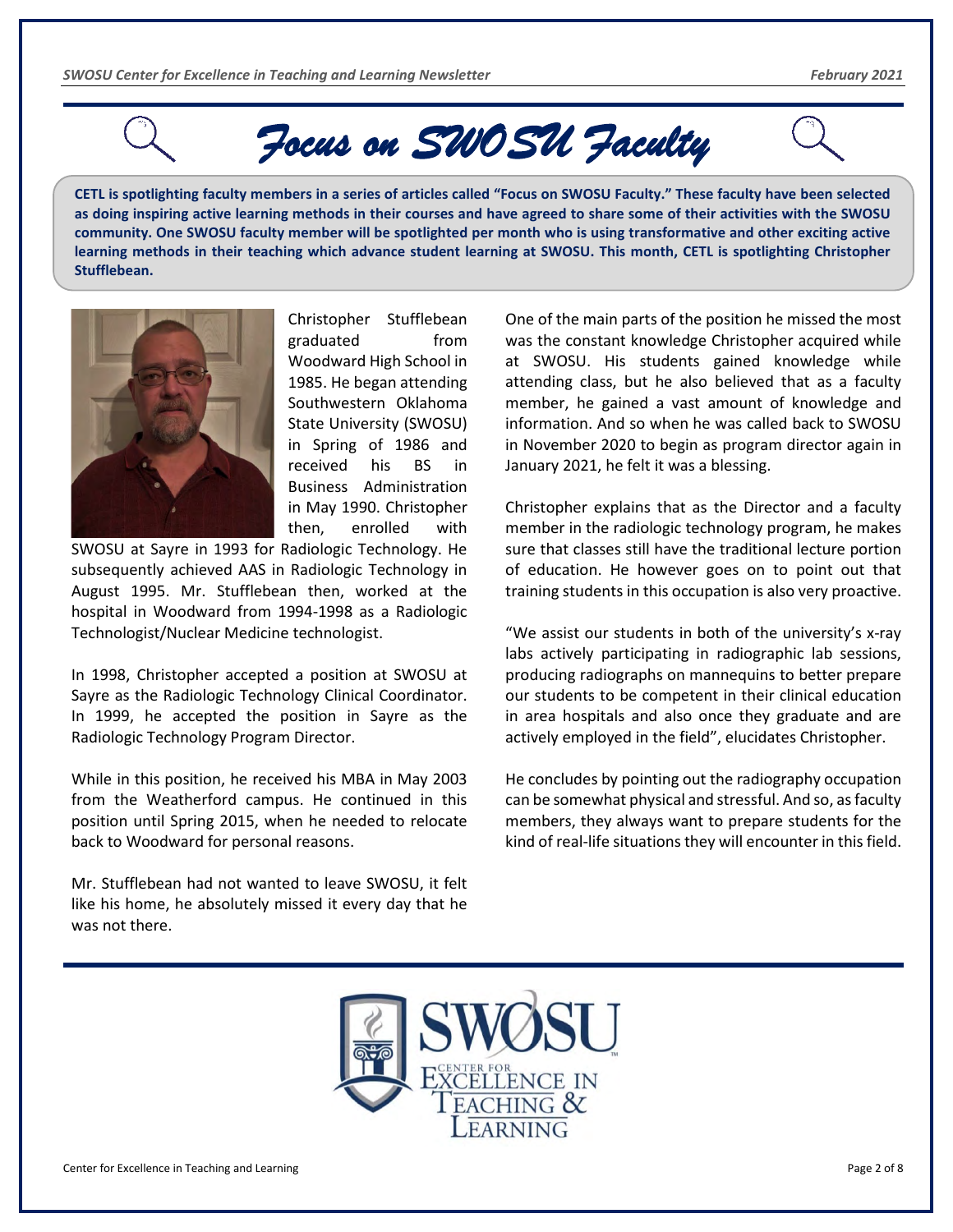### **Workshops Available for February**

<span id="page-3-0"></span>The Center for Excellence in Teaching and Learning (CETL) has workshops available to faculty to receive essential and supplemental training for various online applications. If you have questions about our workshops, please contact our office at (580) 774 – 3149.

Please note: If there are no attendees present within the first ten minutes of a scheduled workshop time, that workshop will be cancelled for that day.

### **CETL Workshops with Mapopa**

#### Creating Electronic Portfolios

This half hour Workshop introduces faculty to creating eportfolios in Canvas. The Workshop takes a hands-on approach to creating an e-portfolio as a place to showcase your work for a course or project.

Tuesday, Feb. 8 @ 1:50 p.m. to 2:30 p.m. Tuesday, Feb. 15 @ 1:50 p.m. to 2:30 p.m. Tuesday, Feb. 22 @ 1:50 p.m. to 2:30 p.m. Join this workshop via ZOOM: <https://zoom.us/j/960339908>

#### Introduction to New Quizzes

This workshop introduces faculty to new quizzes in Canvas. Canvas is introducing new quizzes and SWOSU will gradually transition to new Quizzes. This workshop introduces faculty to the new quizzes interface and new quiz features.

Wednesday, Feb. 9 @ 1:50 p.m. to 2:30 p.m. Wednesday, Feb. 16 @ 1:50 p.m. to 2:30 p.m. Wednesday, Feb. 23 @ 1:50 p.m. to 2:30 p.m. Join this workshop via ZOOM: <https://zoom.us/j/960339908>

### **CETL Workshops with Steve**

#### Upswing Tutoring

In this workshop, we will explore the main features of Upswing. Tuesday, Feb. 8 @ 2:00 p.m. to 2:30 p.m. Join this workshop via ZOOM:<https://zoom.us/j/9123629032>

#### Respondus LockDown Browser/Monitor

This workshop will help familiarize you with how to use Respondus LockDown Browser & Monitor.

#### Friday, Feb. 11 @ 11 a.m. to 11:30 a.m. Tuesday, Feb. 15 @ 11 a.m. to 11:30 a.m. Thursday, Feb. 17 @ 2:00 p.m. to 2:30 p.m. Join this workshop via ZOOM: <https://zoom.us/j/9123629032>

#### Using the Canvas Help Guide Videos

In this workshop, Steve will show you how to locate and use the help videos in Canvas.

Tuesday, Feb. 22 @ 2:00 p.m. to 2:30 p.m. Thursday, Feb. 24 @ 2:00 p.m. to 2:30 p.m. Join this workshop via ZOOM:<https://zoom.us/j/9123629032>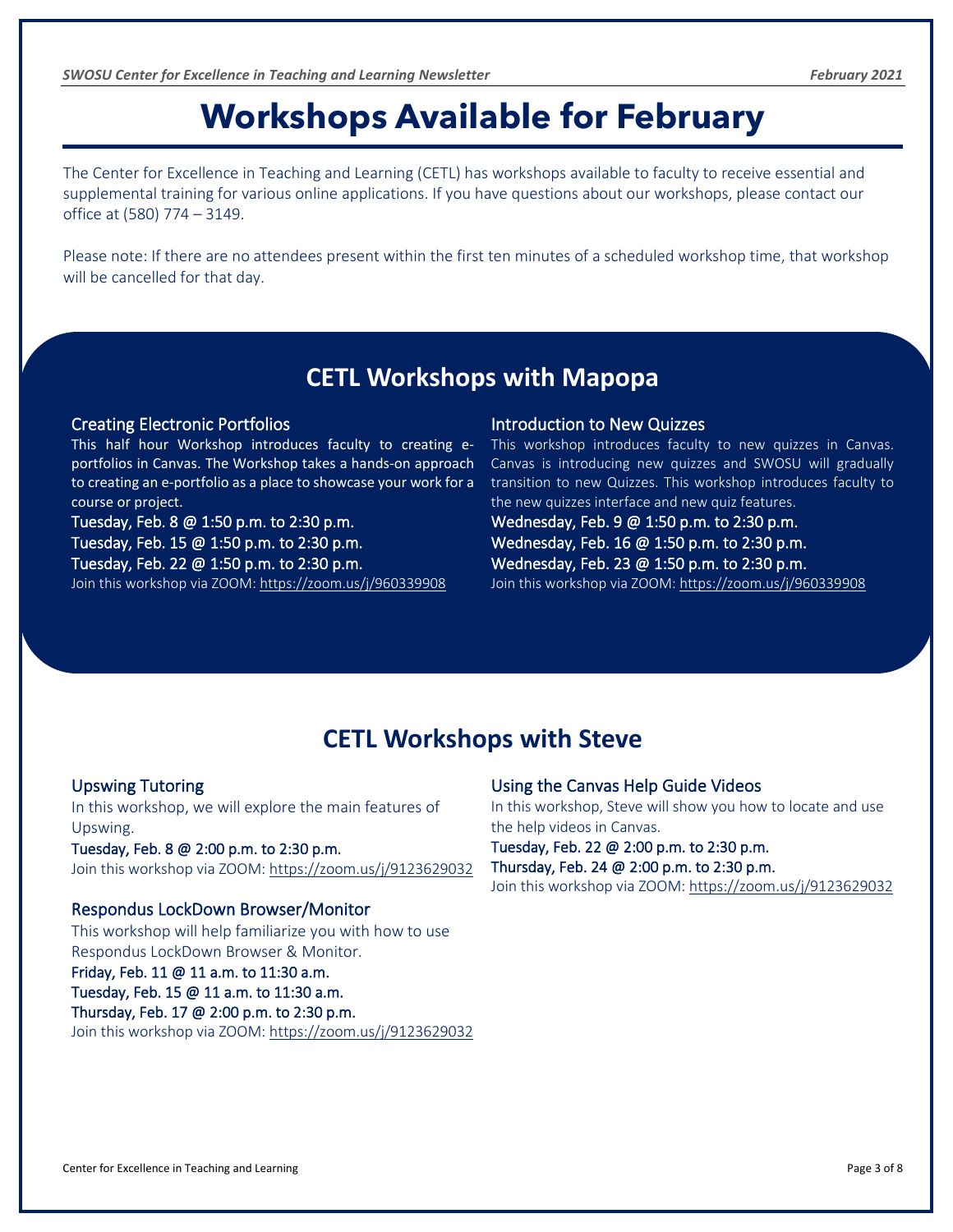### **Workshops are Available from the Online Learning Consortium!**

The Center for Excellence in Teaching and Learning has 20 scholarships available for faculty to attend Online Learning Consortium workshops. Go to <https://onlinelearningconsortium.org/learn/workshops/> to see the various workshops that are available. These workshops are not just for online faculty, there are topics that pertain to all areas.

If awarded, upon completion of the workshop, a certificate must be sent to CETL for their records. The cost of the workshops is \$170, so, if awarded and you cannot attend, please contact CETL as soon as possible (prior to the workshop) so that a scholarship may be awarded to another faculty member.

#### The following are examples of some of the workshops that are offered:

- Creating Infographics for Learning,
- Designing with Accessibility in Mind,
- Designing a Flipped Classroom,

<span id="page-4-0"></span>

- Strategies to Improve Retention,
- Strategies to Increase Faculty Motivation,
- New to Online: Essentials Part 1 Getting Started,
- Exploring Open Educational Resources, Part 1,
- Creating Rubrics,
- Exploring Learning Analytics,
- Strategic Planning for Web Accessibility

### **Using ePortfolios in the Classroom**

Canvas has included some helpful information on using ePortfolio in your class, in the Canvas Guides. To access the guides, click on the Help icon, located at the bottom of the navigation area in your Canvas account (the question mark icon.) This will open the Canvas guides section, and you can search for specific questions, or access the complete guide information.

Guides are in place for those who like to see information in a written format. Please keep in mind that we are also available to answer questions in CETL, and the 24/7 Canvas Support that can be found in the navigation section as well.

### **Instructor Training: LockDown Browser & Respondus Monitor**

This comprehensive training webinar is intended for instructors who plan to use LockDown Browser and/or Respondus Monitor with online exams. The session provides a detailed demonstration of both applications, including enhancements that make Respondus Monitor even more effective and easy to use. You can register at the Respondus website: <https://web.respondus.com/webinars/> or click the links below.

- [Tuesday, February 1 at 1 pm ET / 10 am PT](https://attendee.gotowebinar.com/register/1372495496584775180)
- [Wednesday, February 2 at 4 pm ET / 1 pm PT](https://attendee.gotowebinar.com/register/3619790611198182667)
- [Tuesday, February 8 at 2 pm ET / 11 am PT](https://attendee.gotowebinar.com/register/5140055652107889166)
- [Thursday, February 10 at 1](https://attendee.gotowebinar.com/register/7597591683602731532) pm ET / 10 am PT
- [Tuesday, February 15 at 1 pm ET / 10 am PT](https://attendee.gotowebinar.com/register/7499635093308334859)
- [Thursday, February 17 at 2 pm ET / 11 am PT](https://attendee.gotowebinar.com/register/3328002215618963470)

### **Respondus 4 and the Test Bank Network: Quickly Create Online Exams**

Find out how Respondus 4 allows you to create and manage exams that can be printed to paper or published directly to your LMS, and how the Test Bank Network enables instructors to create online tests from official publisher test banks.

• [Wednesday, February 9 at 3 pm ET / 12 pm PT](https://attendee.gotowebinar.com/register/793350836464014604)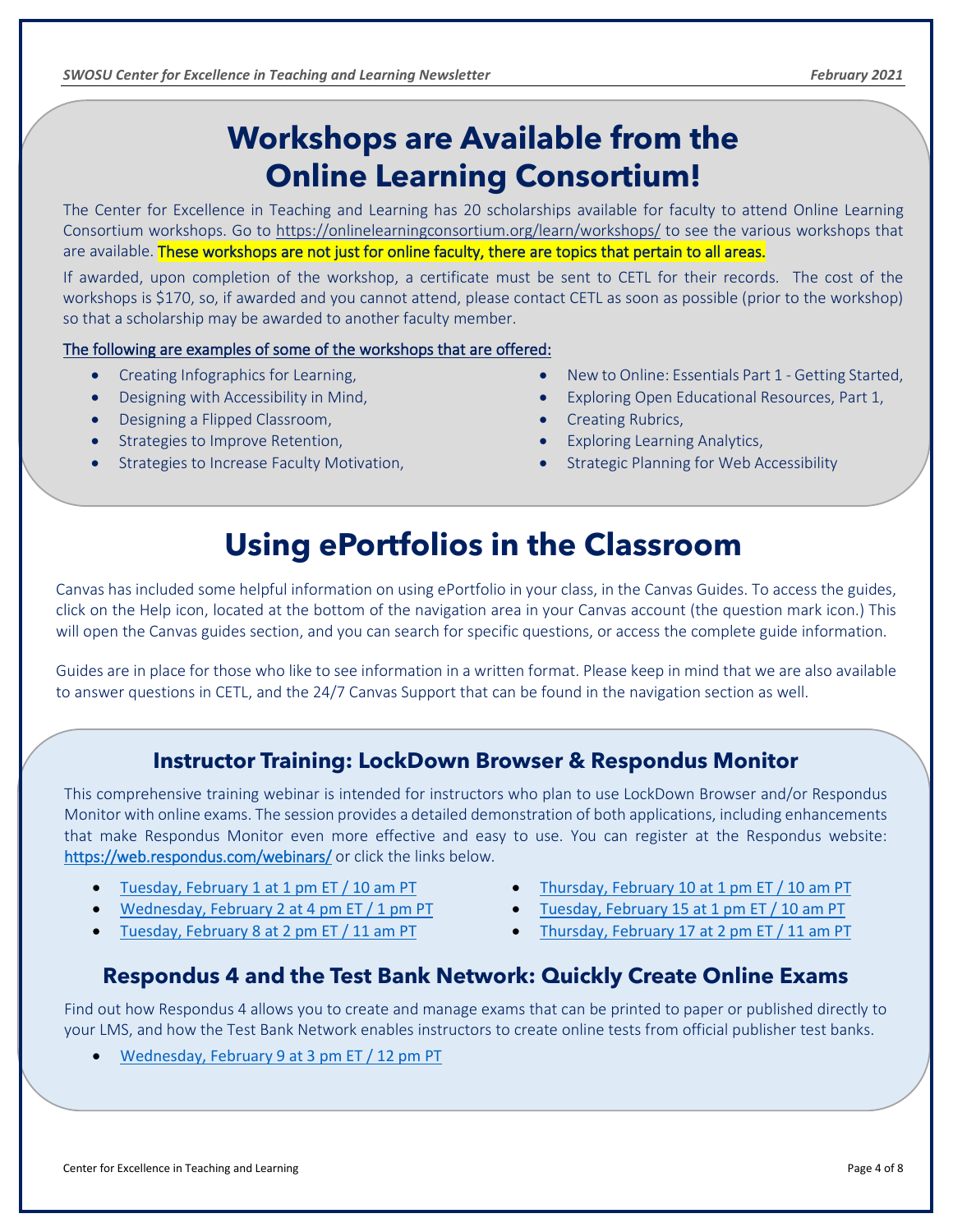### <span id="page-5-0"></span>**Insights from CETL's Teaching and Learning Coordinators**

### **Mapopa's Musings**

**by Mapopa W. Sanga, PhD.**

#### **Defining Evidence-Based Teaching**

Most teachers base their instructional practices on tradition, the opinion of experienced practitioners, ideology, faddism, marketing, politics, or personal experience gained through trial and error (Beder & Medina, 2001; Slavin, 2008). Groccia and Buskist (2011), encourage teachers to look at the evidence supporting systems of teaching and consider if one or more of these instructional approaches would help them achieve their teaching and student learning objectives.

Groccia and Buskist (2011) contended that some faculty may see evidence-based teaching (EBT) as the latest fad in education but should actually be viewed as more than a new trendy fashion. According to Groccia and Buskist, EBT, refers to an approach that holds that practice should be capable of being justified in terms of sound evidence about its likely outcomes.

The American Psychological Association (2005), defined evidence -based practice as the integration of the best available research with clinical expertise in the context of patient characteristics, culture, and preferences. On the other hand, Kazdin (2008) defined evidence-based treatment as the interventions or techniques that have produced therapeutic change in controlled trials.

Based on these definitions, Metz, Espiritu, and Moore (2007) developed this definition of evidence-based practice: The integration of the best available research with out-of-school time expertise within the context of child, teen, family, and community characteristics, culture, and preferences. Adapting these definitions to settings in higher education, Groccia and Buskist (2011) define EBT as the conscientious, explicit and judicious integration of best available research on teaching technique and expertise within the context of student, teacher, department, college, university and community characteristics.

#### References:

- Beder, H., & Medina, P. (2001). *Classroom dynamics in adult learning and literacy*. Cambridge, MA: National Center for Study of Adult Learning and Literacy.
- Groccia, J.E., & Buskist. W. (2011). *Evidence-based teaching*. San Fransisco, USA: Jossey-Bass.
- Kazdin, A.E. (2008). Evidence-based treatment and practice: New opportunities to bridge clinical research and practice. *American Psychologist*, *63*, 146-159.
- Slavin, R.E. (2008). Perspectives on evidence-based research in education what works? *Educational Researcher*, *37*, 5-14.
- Mets, AJ., Espiritu, R., & Moorer, K.A. (2007). *What is evidence-based practice?* Washington DC: Atlantic Philanthropies.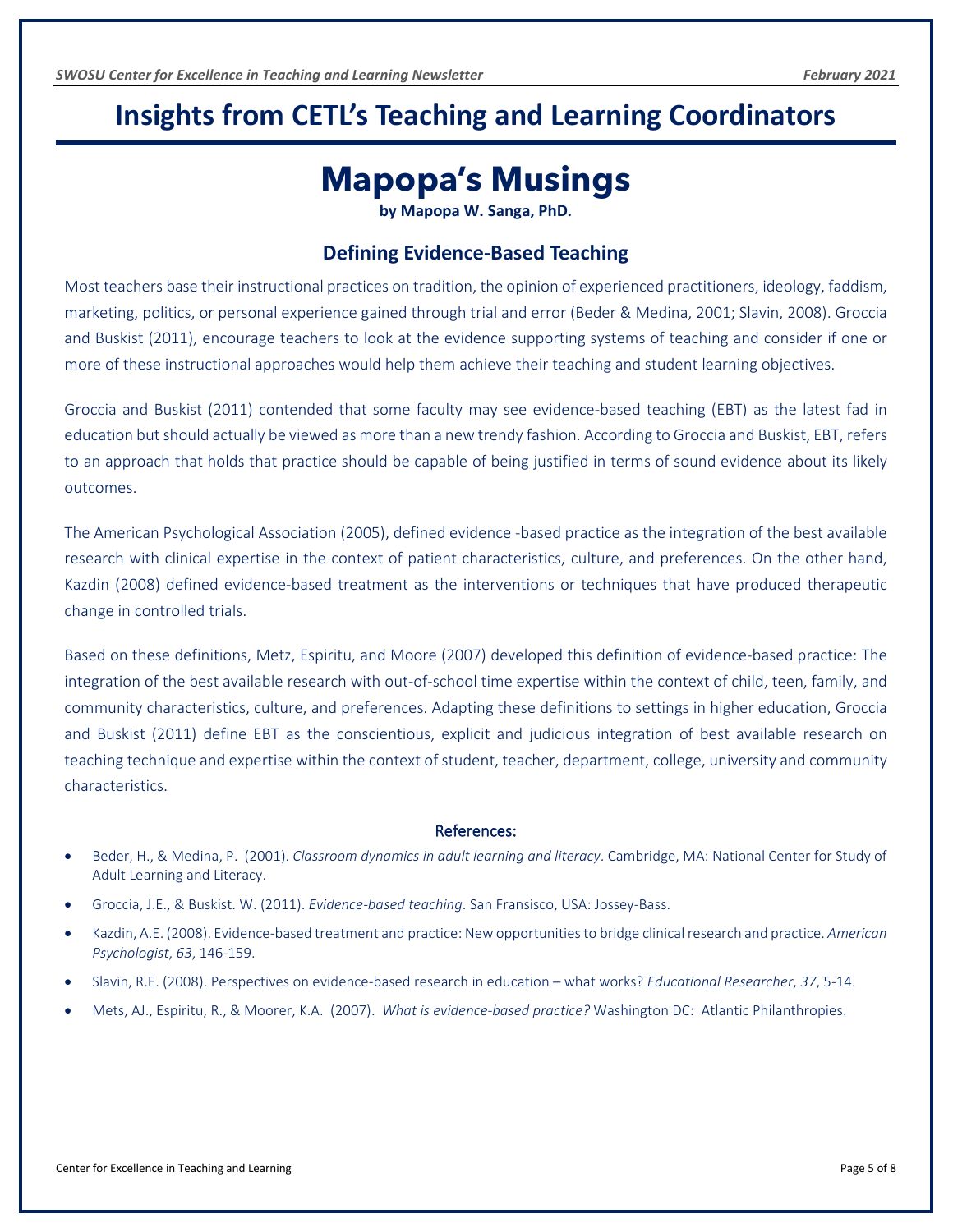### <span id="page-6-0"></span>**Insights from CETL's Teaching and Learning Coordinators**

### **Ray's Reflections**

**by Steve Ray, III**

#### **Creating A Sense of Urgency for Change**



The first important step in Dr. Kotter's Eight Step Process for Leading Change is Urgency. Dr. Kotter argues that urgency is needed in the change process, because without it, people often won't give the needed extra push of hard work. Establishing a sense of urgency helps managers of companies and leaders of change to fight against complacency. Complacency is often seen in employees who are satisfied with the status quo. When employees are complacent, we hear phrases such as 'well, we've always done it this way' or 'why make a change, the old way still works.' Urgency is the opposite of complacency. Urgency helps employees see the need for the change to take place.

Urgency does not have to equal anxiety. Kotter has always been quick to point out that productive urgency is vastly different than anxiety or stress. "People think they are urgent," he told The Enterprisers Project, "when in fact they are simply anxious". Here's how leaders can create a sense of urgency about needed change in ways that won't send your best people running for the door.

#### 1. Build a "culture of Urgency" before its required.

"The time to create urgency is prior to a situation or problem reaching a critical stage," says Dr. Deb Kirby, founder of Imaginal Wisdom, a leadership development and culture-building consultancy. "This seems counterintuitive, yet creating an organizational culture to continually spot how people, policies, procedures, and/or technology are responding, regardless of the original intent or design, develops an awareness and sensitivity for finding potential problems before they have time to become critical and urgent."

#### 2. Educate everyone on the rationale for urgency

People need to know that you're not just asking them to run faster for the sake of running faster. "Ensure executives and Colleagues understand why urgency is so important for the initiative," advises Rob Llewellyn, founder of CXO Transform, which offers a digital transformation framework. "Talk about the vision and benefits of making forward progress," says Mindy Bostick, global people and change lead at North Highland Worldwide Consulting, who works closely with CIOs and other C-suite executives. "Excitement and possibility will unleash energy in your workforce teams."

#### 3. Make it personal

"Paint a picture for your colleagues of how the conditions may impact their work and jobs negatively if not done," says Kohli, "and how it can enrich their jobs when the situation is dealt with successfully."

One example that worked for me happened while I was in the Applied Psychology Graduate program at SWOSU back in 1997. I was assigned a research project where I toured the campus in a wheelchair to test accessibility. Before that, I had no idea how difficult and time-consuming it was for disabled students to get around campus. This created a sense of urgency that, until I personally experienced it, did not exist.

#### References:

- Overby, Stephanie, How to create a sense of urgency without stressing out your team: 7 tips. (2019). Enterprisersproject.com. <https://enterprisersproject.com/article/2019/6/how-create-sense-urgency-in-teams-7-tips>
- Davis, Bethany, Establishing a Sense of Urgency in Kotter's Model: Definition & Explanation Video & Lesson Transcript | Study.com. (2011).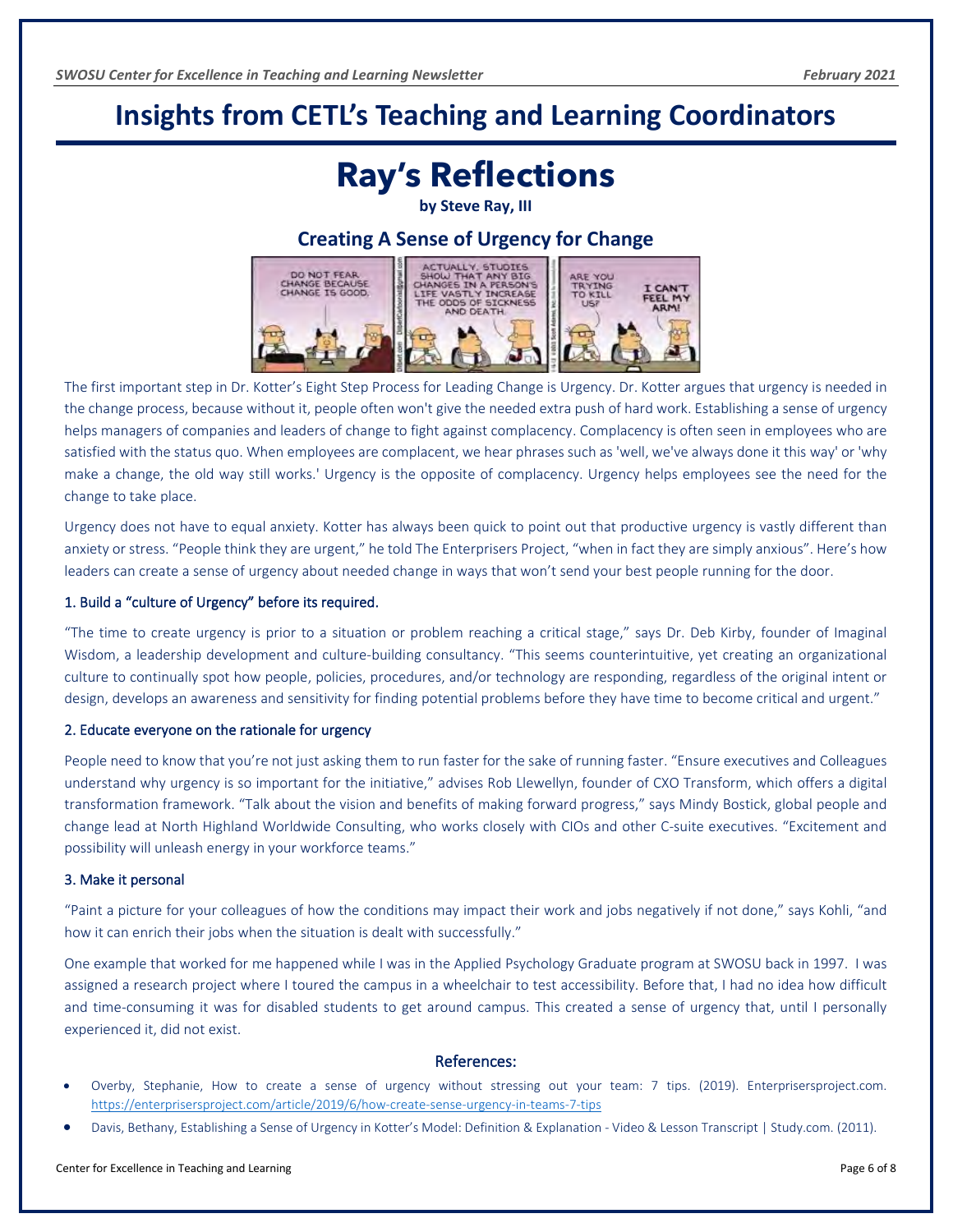### **Blackboard Ally**

**by Lisa Friesen**

<span id="page-7-0"></span>Recently, CETL added Blackboard Ally to Canvas. Using Ally, instructors can view an accessibility score for each file uploaded to a Canvas course. While students do not see the score, the ability to download the file in alternative formats is provided. Using Ally, SWOSU can obtain a clearer picture of campus accessibility efforts and be able to proactively plan to improve the accessibility of electronic files used on campus. It is CETL's hope that the use of Ally will have a positive impact on student retention. Special thanks go to Lori Gwynn, for her efforts in securing grant funding for this project.

To learn more about Blackboard Ally, please click on the link below. Also, feel free to reach out to CETL for questions, or to have your course added to the Ally Pilot. CETL plans to deploy Ally campus wide in Summer 2022.

[https://help.blackboard.com/Ally/Ally\\_for\\_LMS/Instructor](https://help.blackboard.com/Ally/Ally_for_LMS/Instructor)